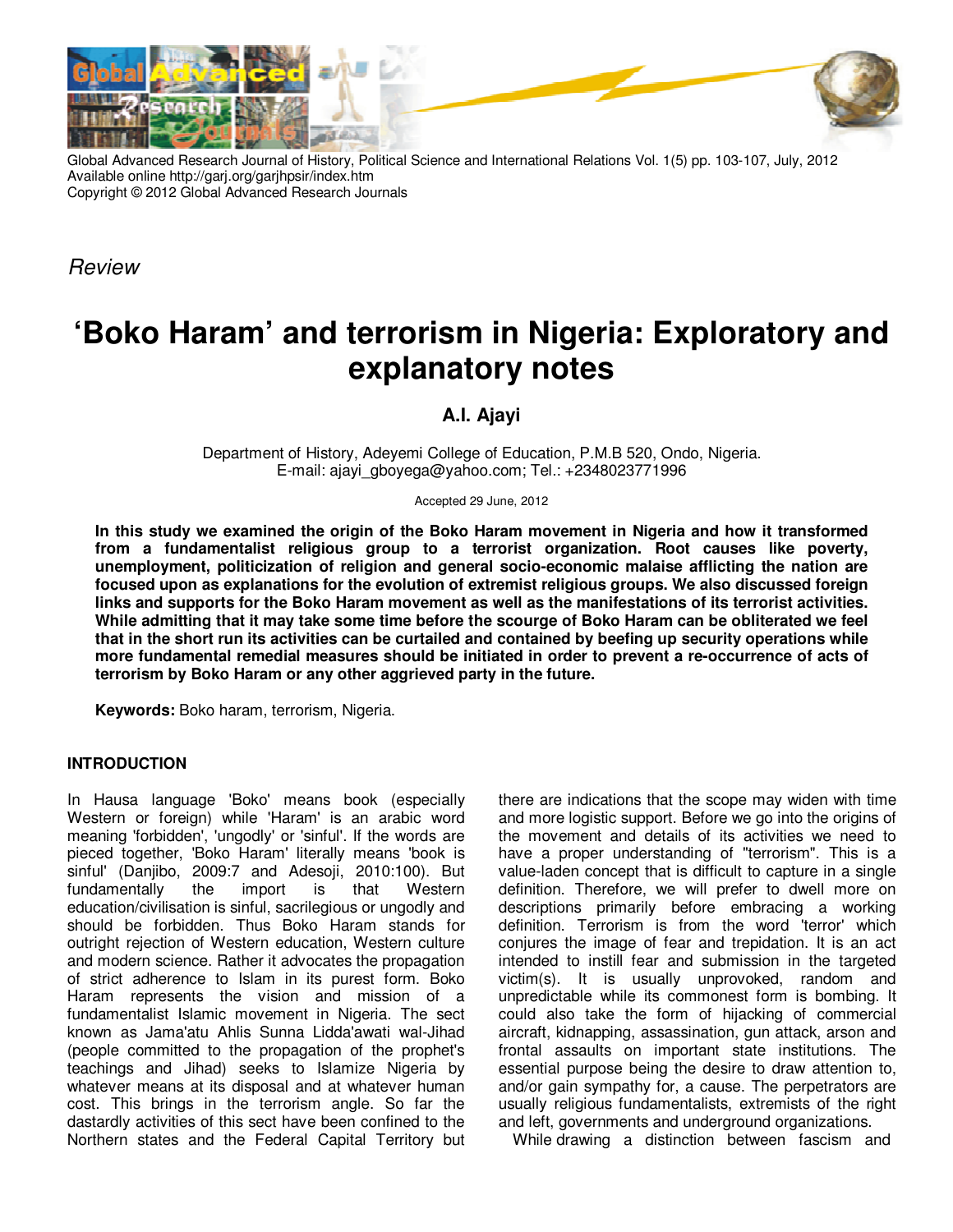terrorism, Walter Laqueur (1996) observe that although violence is common to both, "terrorism is still no synonym for fascism but merely an instrument, a means to an end, and the ends often are very different in character" (Laqueur, 1996: 224). Simply put, terrorism is more allpervading as it could be employed by virtually any aggrieved person or persons irrespective of ideological persuasions to further a cause (just or unjust). Thus, Scarptti and Anderson's (1992) definition of terrorism as "the collective mode of politically oriented violence" (p.95) does not represent the total picture. It could also be religiously oriented as in the case under examination in this study. For our purpose in this study and based on the foregoing discourse we prefer to adopt as our working definition that which conceives terrorism as, "the use or threat of violence that is limited in its physical destructiveness but high in psychological impact because it creates fear and shock" (Encyclopedia Americana, Int. Ed.,1998:523). It is against this background that we will discuss the Jama'atu Ahlis Sunna Lidda'awati wal-Jihad, conveniently referred to in this study as "Boko Haram" and its terrorist activities; the pre-disposing factors; root causes; external links/support, manifestations of terrorist activities before suggesting the way out in a concluding section. This shall be undertaken under the following broad categories:

(i) Politicization of Religion and the Evolution of the Boko Haram Movement;

(ii) External Links/Support and the Militarization of the Movement;

- (iii) Manifestations of Terrorism by Boko Haram;
- (iv) Concluding Remarks

 These shall be addressed in the order in which they are listed above.

### **Politicization of Religion and the Evolution of the Boko Haram Movement**

The Northern region of Nigeria has always been a very fertile ground for religious activism, beginning with the Jihad of Uthman Dan Fodio in the early  $18<sup>th</sup>$  century, partly because of the inability or unwillingness of the ruling elite to separate politics from religion (Ajayi, 1990:55-65). Since they often derived legitimacy from religion and not the people they frequently employ religion as a political weapon for self preservation, mass mobilization, perpetuation in office and diversion of attention from their ineptitude, corruption and incompetence. This is not peculiar to the North for as Yusuf Bala Usman (1979) has rightly observed.

The intermediary bourgeois (the ruling eliteours) cannot claim political leadership openly on the grounds that he is, or wants to be, an exporter, shareholder, rentier or rich bureaucrat. He has to take over as a Muslim or Christian. He has to take over as an Ibo (sic), Hausa, Idoma

### or Efik… The manipulation of religion in Nigeria today is essentially a means of creating the context for this fancy dress ball, for this charade of disguises. This game of masks (pp. 88-89).

Thus, while the ruling elites in the Southern region of Nigeria, which is predominantly Christian, have been patronizing Christianity for selfish political gains their Northern counterparts have also been manipulating Islam for the same purpose. But the situation in the North is more manifest because of its relatively monolithic character; a situation brought about first by the Jihad and later by colonialism. Ever since many fundamentalist religious groups, the most prominent being the Maitatsine sect, evolved to confront the pretentious ruling elites through several religious uprisings (Oyovbaire, 1980:20- 21). The Maitatsine movement under the leadership of Alhaji Marwa Maitatsine, an immigrant, was made up of a bunch of religious fanatics. Their modus operandi was assault and murder of both the rich and the poor, irrespective of religious learning, who in their reckoning were not conducting themselves according to the dictates of the Quoran. The half-hearted implementation of the sharia laws, especially the double standard or duplicity involved, in the Northern states of Sokoto, Kano and Borno elicited the "justifiable" anger of the "puritanic" Maitatsine group which proceeded to spearhead religious uprisings in Kano (twice in 1980) which later spread to Yola and Maiduguri in 1982 and 1983 respectively. Evidently, Boko Haram had its roots in and drew inspiration from the Maitatsine uprisings of the early 1980s, in terms of objectives but its organizational planning, armed resistance and modus operandi are more in tune with Taliban (Danyibo, 2009) as we shall show later. The actual date when the extremist sect evolved is still a subject of controversy. The years, 1995, 1999, 2000, 2002 and 2003 have been freely ascribed to it at different quarters. However, a group known as Shabaab Muslim Youth Organization evolved in 1995, was said to have progressively metamorphosed to become Boko Haram by year 2000 (Danyibo, 2009). This position has been reinforced by a report in the Sunday Tribune of 12th February, 2012 which stated that information at the disposal of the different security agencies indicated that contrary to the widely held believe that the Boko Haram started around 2003, the group has been existing since 1995. It probably maintained a shadowy existence until around 1999 when Mustapha Modu Jon, commonly called Mohammed Yusuf, assumed the leadership of the group. Mallam Mohammed Yusuf, who was to be extrajudicially executed in 2009 while in police detention, was said to have successfully radicalized the group and opened it to foreign collaboration, especially with the Al-Qaeda in Islamic Maghreb (AQIM). Under him the group stepped up its activism and intensified the propagation of an extreme Islamic doctrine which sees Western education and democracy as corruptive and immoral (Sunday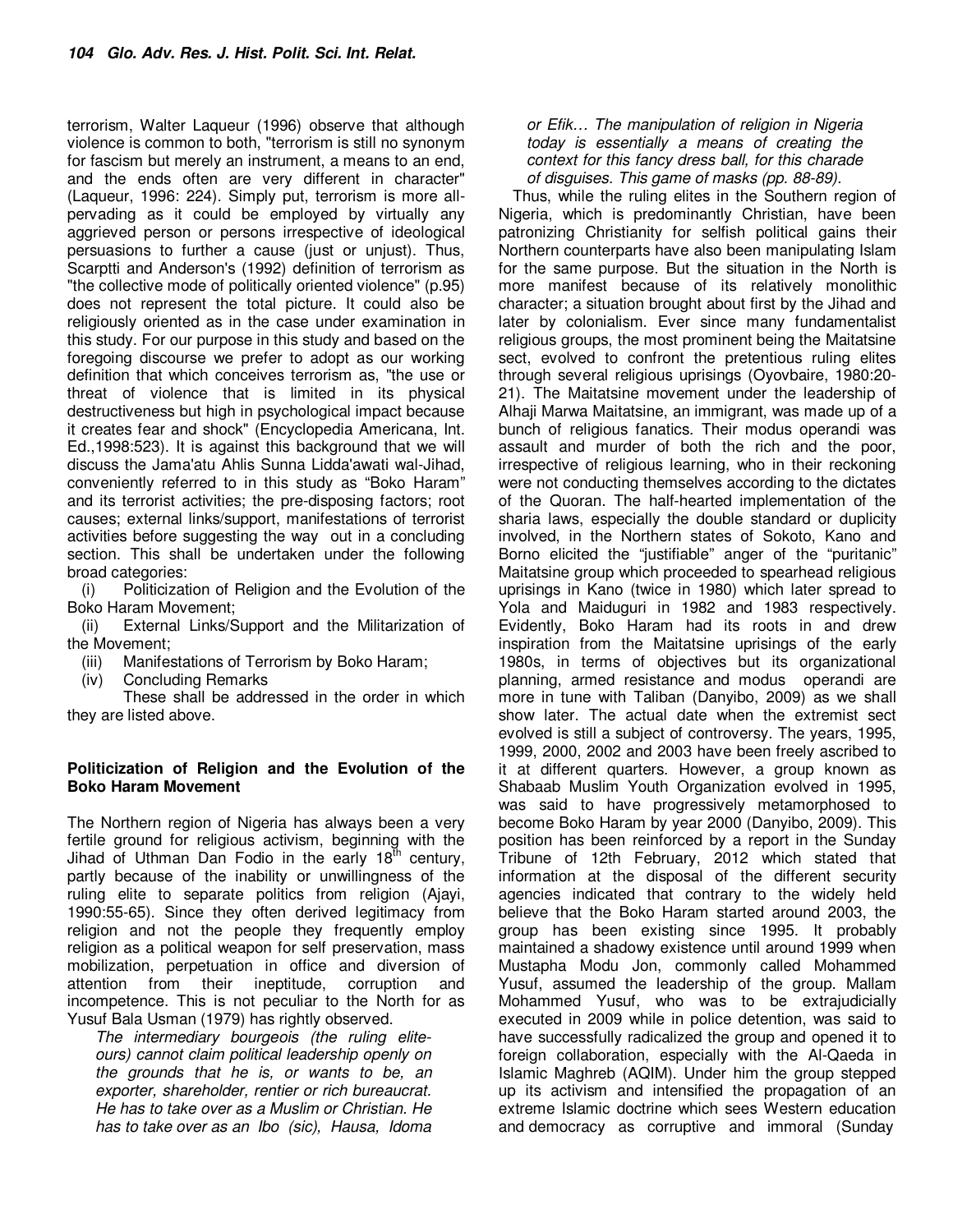Tribune,  $12<sup>th</sup>$  February, 2012). He soon established his own mosque in Maiduguri which in effect became the headquarters of the group as well as the dispersal centre for its doctrine. Contrary to the belief in official circles the death of Mohammed Yusuf in police custody in 2009, unlike that of Maitatsine, did not lead to the eclipse of the group. Instead his followers not only multiplied but they spread to other parts of the region to establish Boko Haram presence. These were largely illiterate youths some of whom were school dropouts or petty itinerant traders, who with the ready made army of jobless drifters, especially the Almajiri, soon bonded and made their presence felt in Borno, Yobe and Bauchi States.

Without doubt many Muslims were not satisfied by the adoption of Sharia Law in 12 Northern States between 1999 and 2001, because they felt it was either too watered down and discriminatory in favour of the rich and highly-placed or that the whole of Nigerian State should have been Islamized (Dearn, 2011). The killing of Mohammed Yusuf in police custody added the angle of vendetta to the struggle. Little wonder therefore that the police and other security agencies have been focused upon chiefly by this terrorist sect for reprisal.

### **External Links/Support and the Militarization of the Movement**

It has been established that by 2004 the sect leaders had established links with the Algerian Salafist Group, now known as Al-Qaeda in Islamic Maghreb (AQIM), which gave some of their members training in combat, weapons handling and use of Improvised Explosive Devices (IEDS). From trainings acquired in AQIM, it was gathered that members of Boko Haram were able to show dexterity in handling of weapons and manufacture of "dirty bombs" through IEDS (Dearn, 2011). It has also been revealed by the government that an Algerian terrorist group transferred 40 million Naira to Boko Haram in Nigeria. But the government source failed to reveal the bank(s) involved and the receivers (i.e. the contact links) perhaps for security or political reasons (Adepoju, 2012). Some powerful figures and sophisticated guerrilla fighter strategists are behind the group given "the evidence of economic power and strategic sophistication in Boko Haram… their total method of war, from the economic value of their weapons and vehicles, to the deadly refinement of their combat strategy and the effective combination of propaganda of obfuscation and terror in line with deadly military attacks" (Adepoju, 2012).

Accusing fingers have also been pointed at some political 'heavyweights' in the North as well as the Northern Summit Group as covert backers of the terrorist group (Adepoju, 2012). But there is no hard fact linking such individuals and group to the sect. Nonchalance, ambivalence and even empathy are not sufficient grounds to establish collaboration or complicity. But

implicitly the manipulation of religion, poverty, and political intrigues are strong factors in stoking the embers of terrorism; seen in this context as a war unleashed by the oppressed against an oppressor (real or imagined). Unfortunately the greatest causalities in this deadly war are the innocent impoverished masses that do not have the wherewithal to secure themselves and their properties. This and the unprovoked attacks on churches and Christians by the terrorists, ostensibly to actualize the complete islamisation of the North, makes Boko Haram's terrorist activities unjustifiable and criminal given the secular status of Nigeria. Poverty and vagrancy have no religions boundaries just as the oppressors too cut across ethnic or religious divides.

The extent of chaos and instability that would ensue if every religious persuasions decides to drive their vision and mission through violence is better imagined.

## **Manifestations of Terrorism by Boko Haram**

The dastardly terrorist activities of Boko Haram have manifested profoundly in the various bomb/gun attacks on police stations, army barracks, prisons, churches as well as some other public institutions, and prominent personalities. The major incidents, especially as from 2009, are highlighted in a tabular form below.

The incidents listed in the table below are neither exhaustive nor terminal. There are some other incidents that are either under-reported or not verifiable that are not captured. Even at that the table paints a gory picture of the effects of Boko Haram's dastardly activities and the state of security in the land. It can be seen from the table that the group's terrorist activities have been expanding (in terms of scope and severity) progressively since 2009. Even, in spite of the clamp down on the group by security agencies and some efforts at dialogue between representatives of the group and the federal government, the situation has not changed appreciably. In fact it seems to be getting worse.

The surreptitious nature of terrorism makes it very difficult to control. When desperate forces, like Boko Haram, are determined to unleash terror on an unsuspecting people there is little that anybody or group can do in the short run to counter such moves, since in most cases the deed would have been done before comprehension sets in. The situation is further compounded by the fact that some of the perpetrators of the evil act are often prepared to lay down their lives in the process (the suicide bombers, for example) believing that the end justifies the means as they would be adequately rewarded in heaven. To such persons acts of terrorism are to be seen as Jihads. This partially explains why many terrorists always invoke Islamic injunctions to justify their actions.

This, therefore, presents a fundamental problem of being anti-terrorist without appearing to be anti-Islam.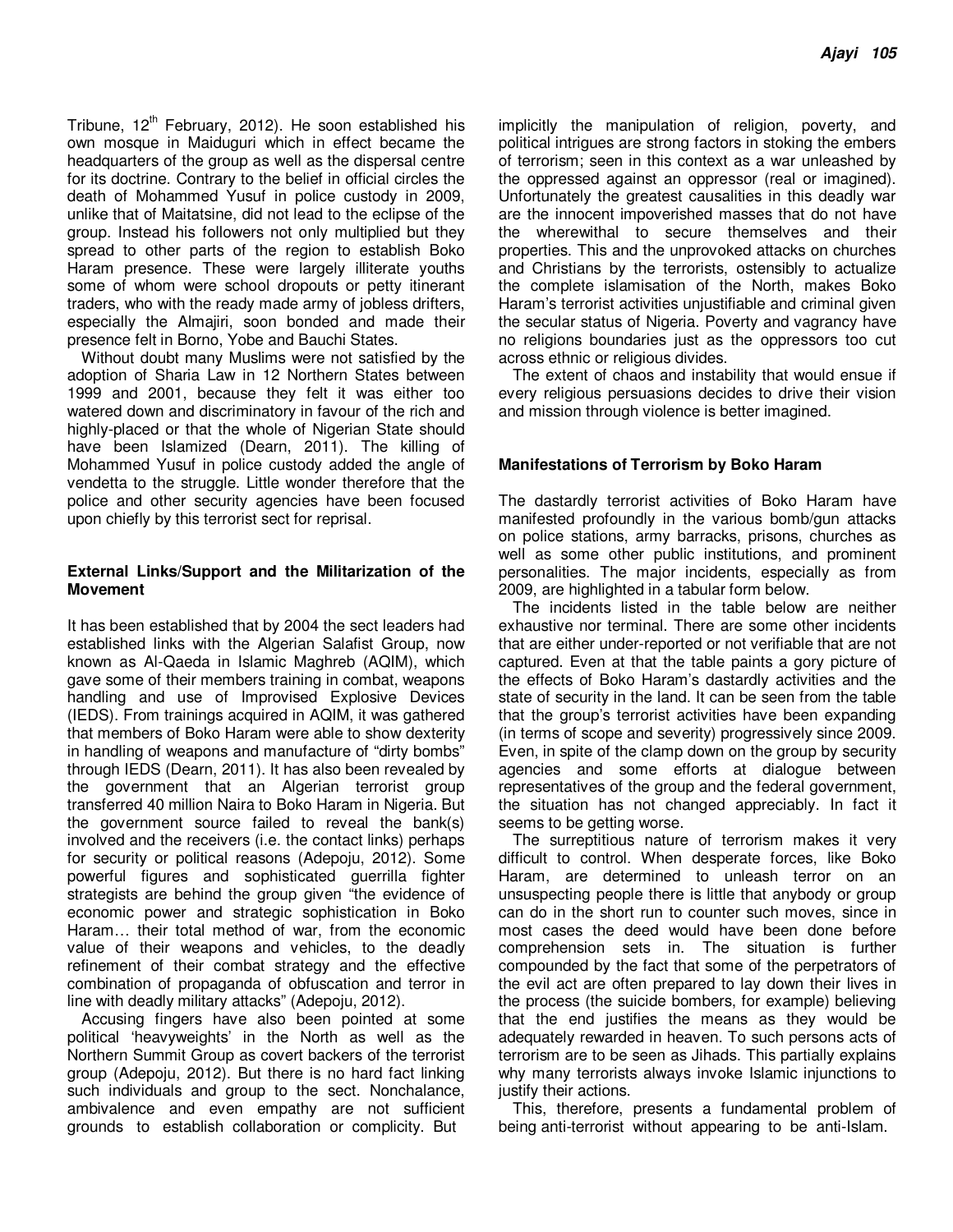**Table**. Instances of Boko Haram Attacks: July 2009 to April 2012.

| <b>Serial No</b> | <b>Date</b>       | <b>Incidents (Nature and Location)</b>                                                                                                                                                             | <b>Casualty Figures</b>                        |
|------------------|-------------------|----------------------------------------------------------------------------------------------------------------------------------------------------------------------------------------------------|------------------------------------------------|
| 1                | July 26, 2009     | Boko Haram (BH) launched attack on Police Station in Bauchi                                                                                                                                        | Not Available (NA)                             |
|                  |                   | triggering a five day uprising that spread to Maiduguri                                                                                                                                            |                                                |
| 2.               | September 7, 2010 | BH attacked a prison in Bauchi and freed 700 inmates former<br>sect members inclusive                                                                                                              | 5 guards killed                                |
| 3.               | October 11, 2010  | Bomb/Gun attack on a Police Station in Maiduguri by the group                                                                                                                                      | 3 persons injured                              |
| 4.               | December 24, 2010 | Bomb attack in Jos                                                                                                                                                                                 | 8 people killed instantly                      |
| 5.               | December 28, 2010 | BH claims responsibility for the Christmas eve bombing in Jos                                                                                                                                      | 38 people died in all                          |
| 6.               | December 31, 2010 | Attack on Mammy market at Army Mogadishu Barracks, Abuja                                                                                                                                           | 11 people died                                 |
| 7.               | April 11, 2011    | BH attacked Police Station in Bauchi                                                                                                                                                               | N.A                                            |
| 8.               | April 9, 2011     | BH bombed a Polling Centre in Maiduguri                                                                                                                                                            | N.A                                            |
| 9.               | April 20, 2011    | Bombing in Maiduguri                                                                                                                                                                               | 1 Policeman killed                             |
| 10.              | April 22, 2011    | BH attacked a Prison in Yola and freed 14 prisoners                                                                                                                                                | N.A                                            |
| 11.              | April 24, 2011    | Four bombs detonated in Maiduguri                                                                                                                                                                  | 3 people killed                                |
| 12.              | May 29, 2011      | Bombing of Army Barracks in Bauchi and Maiduguri                                                                                                                                                   | 15 people killed                               |
| 13.              | May 31, 2011      | Assassination of Abba Anas Ibn Umar Garbai, brother of the<br>Shehu of Borno in Maiduguri                                                                                                          | 1 person killed                                |
| 14.              | June 1, 2011      | Assassination of Abba El-Kanenu-Shehu of Borno's brother in<br>Maiduguri                                                                                                                           | 1 person killed                                |
| 15.              | June 7, 2011      | Parallel Gun and bomb attacks on a church and police stations in<br>Maiduguri                                                                                                                      | 5 people killed                                |
| 16.              | June 16, 2011     | BH bombed Police Headquarters in Abuja                                                                                                                                                             | Casualty reports vary                          |
| 17.              | June 26, 2011     | Bomb attack on a Bar in Maiduguri                                                                                                                                                                  | 25 people killed                               |
| 18.              | August 16, 2011   | Bombing of United Nations Office Complex in Abuja                                                                                                                                                  | Over 34 people killed                          |
| 19.              | December 25, 2011 | Bombing of St. Theresa Catholic Church, Madalla                                                                                                                                                    | Over 46 people killed                          |
| 20.              | January 6, 2012   | BH attacked some Southerners in Mubi                                                                                                                                                               | 13 people killed                               |
| 21               | January 21, 2012  | Multiple bomb blasts rocked Kano city                                                                                                                                                              | Over 185 people killed                         |
| 22.              | January 29, 2012  | Bombing of a Police Station at Naibawa area of Yakatabo, Kano<br><b>State</b>                                                                                                                      | N.A                                            |
| 23.              | February 8, 2012  | Bomb blast rocked Army Headquarters in Kaduna                                                                                                                                                      | N.A                                            |
| 24.              | February 15, 2012 | Attack on Koton Karfe Prison, Kogi State in which 119 prisoners<br>were freed                                                                                                                      | 1 Warder killed                                |
| 25.              | February 19, 2012 | Bomb blast near Christ Embassy Church, in Suleija, Niger State                                                                                                                                     | 5 people injured                               |
| 26.              | February 26, 2012 | Bombing of Church of Christ in Nigeria, Jos                                                                                                                                                        | 2 people killed and 38 injured                 |
| 27.              | March 8, 2012     | An Italian - Franco Lamolinara; and a Briton Christopher<br>McManus expatriate staff of Stabilim Visioni Construction<br>Company abducted since mid-2011 were killed by a splinter<br>group of BH. | 2 people killed                                |
| 28.              | March 11, 2012    | Bombing of St. Finbarr's Catholic Church Rayfield, Jos                                                                                                                                             | 11 people killed and many injured              |
| 29.              | April 26, 2012    | Bombing of three media Houses:                                                                                                                                                                     | 5 people killed and 13 injured                 |
|                  |                   | (a) This Day, Abuja,                                                                                                                                                                               | Abuja.                                         |
|                  |                   |                                                                                                                                                                                                    | 3 people killed and many injured in            |
|                  |                   | (b) This Day; The Sun and The Moments in<br>Kaduna                                                                                                                                                 | Kaduna.                                        |
| 30.              | April 29, 2012    | Attack on Bayero University, Kano                                                                                                                                                                  | 16 people killed and many injured              |
| 31.              | April 30, 2012    | Bomb explosion in Jalingo                                                                                                                                                                          | 11 people killed and several others<br>wounded |

**Source:** Collated from: Punch, 17, June 2011; Punch, 23 February, 2012; Punch, 27 February, 2012; Guardian, 20 February, 2012, Guardian, 12 March, 2012; Nigerian Tribune 30, January 2012; Punch, 27 April, 2012; Punch 30, April 2012; and, Guardian, 1<sup>st</sup> May, 2012.

One way of divesting terrorism of religious coloration is through well packaged information and mass education about the subject with particular attention being focused on the fact that no known religion endorses terrorism overtly or tacitly. But for as long as acts of terrorism are glorified by indiscreet mass media coverage it will be very